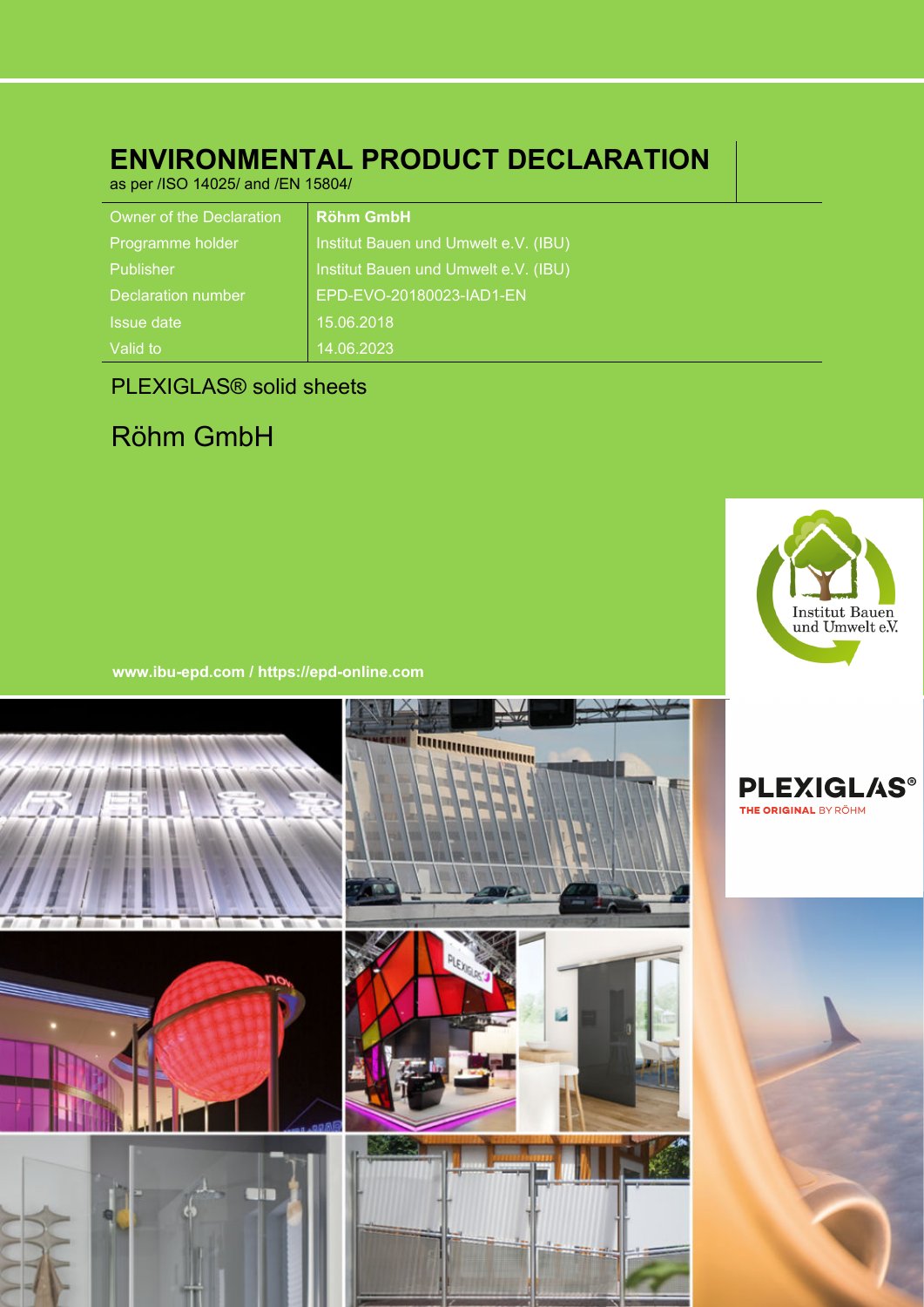

# **1. General Information**

| Röhm GmbH |
|-----------|
|           |

#### **Programme holder**

IBU - Institut Bauen und Umwelt e.V. Panoramastr. 1 10178 Berlin Germany

### **Declaration number**

EPD-EVO-20180023-IAD1-EN

#### **This declaration is based on the product category rules:**

Boards and panels made of plastic (exterior applications), 11.2017

(PCR checked and approved by the SVR)

# **Issue date**

15.06.2018

#### **Valid to** 14.06.2023

brennages

Prof. Dr.-Ing. Horst J. Bossenmayer<br>(President of Institut Bauen und Umwelt e.V.) internally internally internally internally externally

am liten

Dipl. Ing. Hans Peters (Head of Board IBU)

# **2. Product**

#### **2.1 Product description / Product definition** PLEXIGLAS® is a registered trademark of Röhm GmbH.

PLEXIGLAS® solid sheets are flat plane-parallel panels of colorless or colored acrylic glass, for which the chemical name is polymethyl methacrylate, abbreviated to PMMA.

A distinction is made depending on the production process, between PLEXIGLAS® GS and XT sheets. PLEXIGLAS® GS solid sheets are produced by a casting process, and PLEXIGLAS® XT solid sheets by an extrusion process ( -> see also "Production"). The sheet geometry is defined by the width, length, and height (thickness) of the sheet. Clear-transparent PLEXIGLAS® solid sheets have a

distinctive property profile. Their characteristics include:

- crystal-clear optics
- high light transmittance
- low weight
- high break resistance
- easy processability
- extraordinarily high weathering- and UV resistance

#### PLEXIGLAS<sup>®</sup> solid sheets

**Owner of the declaration** Röhm GmbH

Riedbahnstraße 70 64331 Weiterstadt Deutschland

#### **Declared product / declared unit**

This environmental product declaration describes environmental impacts for 1 kg of solid sheets of PLEXIGLAS®.

#### **Scope:**

This environmental product declaration describes PLEXIGLAS® solid sheets from Röhm GmbH and takes into account its production sites worldwide. The environmental impacts described refer to the "cradle to gate" system limit.

The owner of the declaration shall be liable for the underlying information and evidence; the IBU shall not be liable with respect to manufacturer information, life cycle assessment data and evidences.

#### **Verification**

The standard /EN 15804/ serves as the core PCR

Independent verification of the declaration and data according to /ISO 14025:2010/

Koche

Christina Bocher

(Independent verifier appointed by SVR)

Moreover, PLEXIGLAS® solid sheets are available in various colors. Regarding light transmittance, a distinction is made between transparent (clear), translucent (light-diffusing), and opaque (lightimpermeable) sheets.

The surfaces of PLEXIGLAS® sheets may be highgloss, silk matt, or textured in other ways. In addition to various colors and textured surfaces, PLEXIGLAS® solid sheets are available in a number of different product variants.

Typical product finishes or modifications include, for example:

- hard coating for scratch resistance
- special mixes (blends), for example to achieve defined property profiles
- surface marking

PLEXIGLAS® solid sheets have not so far been subject to EU harmonization legislation. The respective national provisions at the point of use apply for the use of PLEXIGLAS® solid sheets.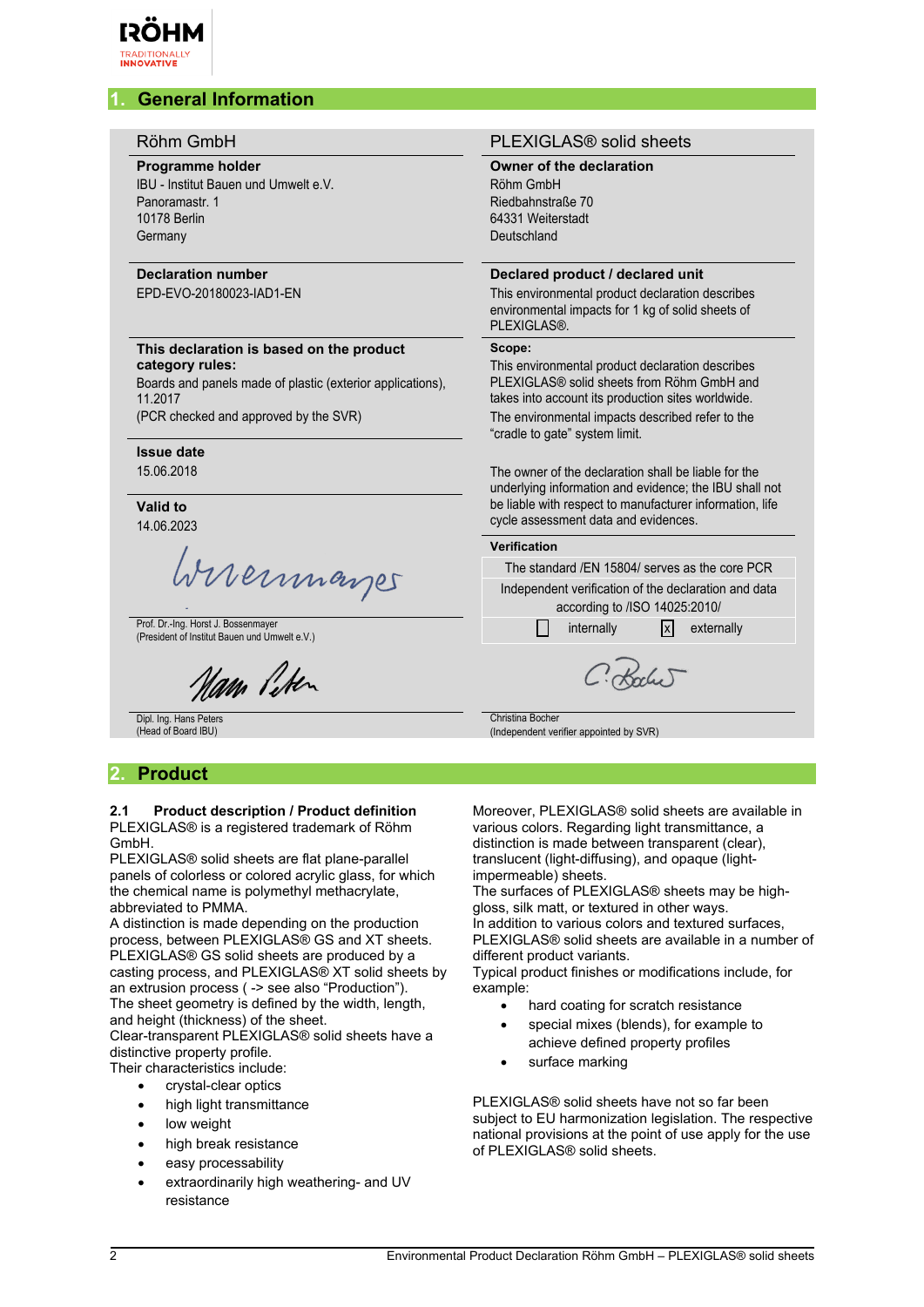

#### **2.2 Application**

PLEXIGLAS® is one of the premium-quality and most versatile plastics.

The solid sheets are used in a large number of different applications, such as

- transparent and non-transparent noise control
- aircraft and helicopter glazing
- glazing for trucks, boats, and special-purpose vehicles
- large aquariums
- industrial construction applications, e.g. facades
- the furniture industry
- interior design
- exhibition booth and shop fitting
- illuminated signage
- the lighting industry
- bathroom and wellness
- private and industrial roofing

For these varied applications, Röhm GmbH offers different product families including

- PLEXIGLAS® GS
- PLEXIGLAS® XT
- PLEXIGLAS® Soundstop
- PLEXIGLAS® Heatstop
- PLEXIGLAS® Hi-Gloss
- PLEXIGLAS® LED
- PLEXIGLAS® Optical
- PLEXIGLAS® Reflections
- PLEXIGLAS® Resist
- PLEXIGLAS® Satinice
- PLEXIGLAS® Solar
- PLEXIGLAS® Textures

#### Application rules / requirements

PLEXIGLAS® solid sheets are produced in accordance with /DIN ISO 7823-1/ and /DIN ISO 7823- 2/. They are generally components of a system or design. Requirements on building systems or designs relating to

- mechanical strength and structural stability
- fire protection
- hygiene, health, environmental protection
- safety, accessibility
- noise control
- energy conservation, thermal insulation
- sustainable use of natural resources

depend on the application as well as the point of use of the systems and the designs.

Requirements on modern noise control in urban centers, for example, are high. As a safety factor in road traffic to protect local residents, noise protection barriers need to be functional, but they must also retain a well-maintained appearance over the long term and blend into the landscape.

PLEXIGLAS® Soundstop is an acrylic glass developed specially for use in noise protection barriers. To meet different requirements PLEXIGLAS® Soundstop is available in a number of variants, for example in XXL formats, in various thicknesses and colors, with an integrated restraint system, and with bird deterrent

markings, as well as for non-transparent glare protection and privacy screens, also in combination with transparent elements.

Whether in gigantic commercial airliners or small gliders, aviation materials have always had to meet the highest requirements. They must withstand extreme temperature changes, protect against UV radiation, and be weathering-resistant and robust—, moreover, weigh as little as possible. And the requirements on aircraft continue to be more stringent. One important aim is to reduce fuel consumption by reducing weight. PLEXIGLAS® aviation materials are helping to ensure that these developments continue to advance. PLEXIGLAS® aviation transparency glazing is therefore found in the passenger cabin windows as well as the cockpit.

Light quality, light distribution, and energy efficiency are crucial factors in modern lighting technology. PLEXIGLAS® is the ideal solution for these requirements. Its properties—transparency and brilliance, a variety of surfaces, and good formability—satisfy the technical and design requirements of lighting planners and advertisers, lighting manufacturers, and architects.

The variety of form and color, combined with intelligent functionalities and simple processing, offer infinite freedom of design in furniture making, trade-show booth construction, and shopfitting. PLEXIGLAS® is used here in displays for product presentation, as decorative elements, in wall and ceiling design, and for ambient lighting.

Mechanical engineers, property developers, vehicle manufacturers, and shopfitters are facing increasing challenges: On the one hand, protection solutions must ensure safety over the long term; on the other, their visual appearance must be appropriate to the functionality. In the ideal case the design supports safety. This is why they often rely on PLEXIGLAS®: as machine protection, for industrial components, as glazing in transportation and construction, on boards in ice hockey stadiums, and in retail security and merchandise protection.

# **2.3 Technical Data**

#### **Technical Data**

| <b>Name</b>                                                              | Value                        | Unit              |  |
|--------------------------------------------------------------------------|------------------------------|-------------------|--|
| Thickness according to ISO 7823                                          | $1.5 - 250$                  | mm                |  |
| Gross density according to ISO 1183                                      | 1190                         | kq/m <sup>3</sup> |  |
| Flexural strength according to ISO 178                                   | 69 - 115                     | N/mm <sup>2</sup> |  |
| Permissible material tension                                             | $5-10$                       | N/mm <sup>2</sup> |  |
| Modulus of elasticity according to ISO<br>527-2/1B/1                     | 1800-<br>3300                | N/mm <sup>2</sup> |  |
| Shear modulus according to ISO 537                                       | $900 -$<br>1700              | N/mm <sup>2</sup> |  |
| Minimal permissible cold bending<br>lradius                              | $150 -$<br>330xThid<br>kness | mm                |  |
| Airborne sound reduction (evaluated)<br>(für 10mm)                       | 32                           | dB                |  |
| Transmission factor according to DIN<br>5036-3                           | $0 - 92$                     | $\%$              |  |
| Total energy transmittance according<br>to DIN EN 410 (für farblos,klar) | $6 - 85$                     | %                 |  |
| Coefficient of thermal expansion                                         | 70-110                       | $10^{-6}$ K $-1$  |  |
| UV transmission                                                          | $< 1 - 90$                   | %                 |  |
| Thermal conductivity according to DIN<br>52612                           | 0.19                         | W/(mK)            |  |
| Specific heat capacity                                                   | $1.41 -$                     | kJ/kgK            |  |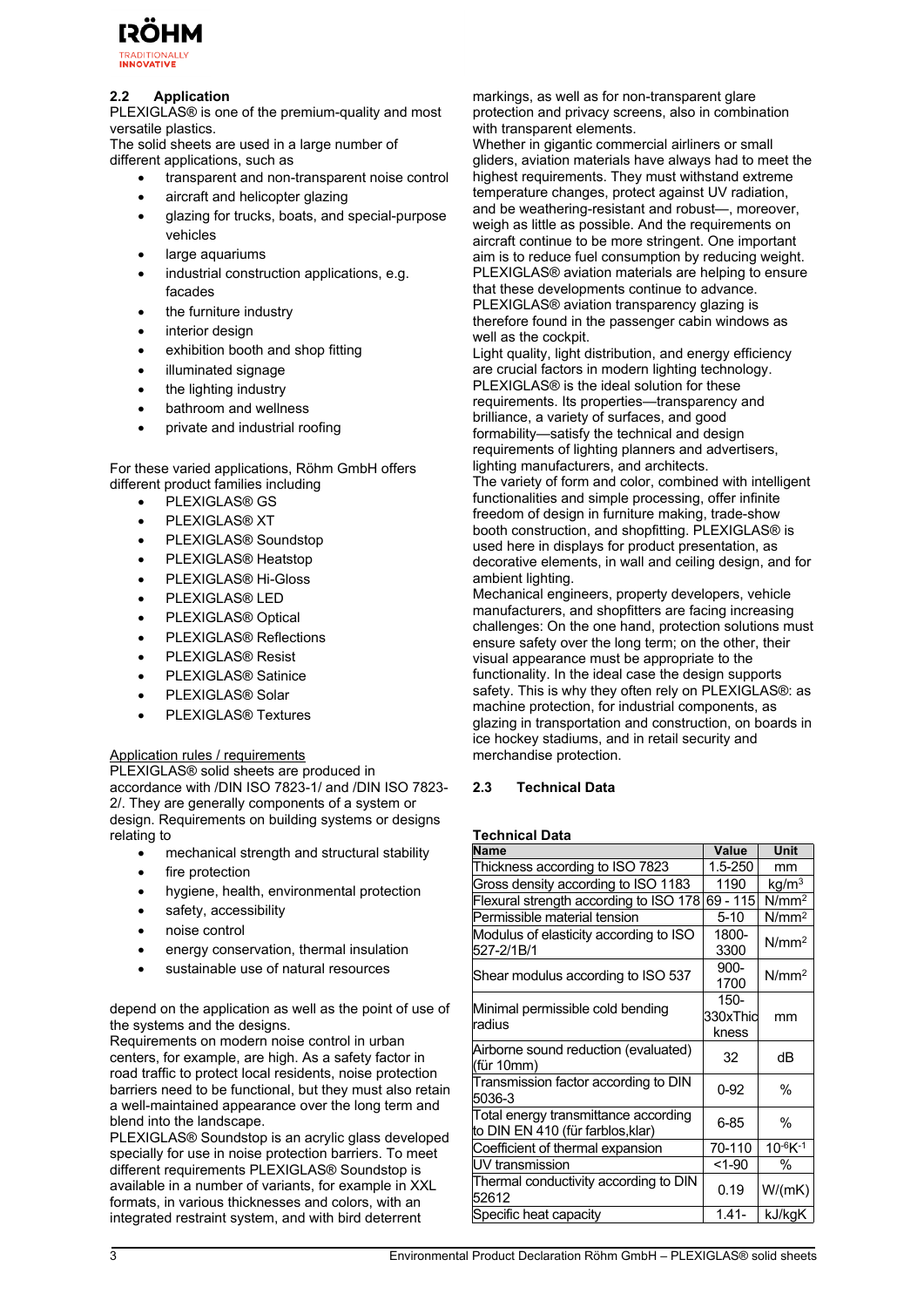

|                                               | 1.47               |                   |
|-----------------------------------------------|--------------------|-------------------|
| Forming temperature                           | 140-175            | °C                |
| Max. surface temperature                      | 170-200            | °C                |
| Permanent operating temperature               | 70-80              | °C                |
| Reverse-forming temperature                   | $>75-80$           | °C                |
| Impact resistance Charpy, ISO 179/fu          | $15 - no$<br>break | kJ/m <sup>2</sup> |
| Vicat softening point ISO 306, Method<br>B 50 | 97-115             | $^{\circ}$ C      |

#### **2.4 Delivery status**

PLEXIGLAS® solid sheets are available in the following standard dimensions.

- Thickness: 1.5 250 mm
- Widths: normally: 2030 2050 mm
- Lengths supplied: normally 3050 mm, customized lengths possible

All sheets are masked with surface-protection film. Depending on the depth of the distribution hierarchy, delivery may be on pallets (-> see also "Packaging") or as single items.

The design of the shipping pallets, which are generally made of wood, depends on the formats and weights of the PLEXIGLAS® sheets.

The load varies according to the format and thickness of the sheet, and is usually between 5 and 60 pieces of PLEXIGLAS® sheets or panels per pallet (normally 1000 kg gross weight).

#### **2.5 Base materials / Ancillary materials**

 PLEXIGLAS® is the registered trademark of Röhm GmbH for acrylic glass (chemical name: polymethyl methacrylate, abbreviated to PMMA).

Acrylic glass is an amorphous, glassy, thermoplastic polymer obtained by polymerization of the monomeric methacrylic acid methyl ester.

The majority of the PLEXIGLAS® variants described may contain up to around 2% of added components such as fillers, pigments, etc. Acrylate or methacrylate compounds may be present in larger quantities. According to current knowledge, PLEXIGLAS® in its basic chemical structure contains no substances that are acutely toxic, carcinogenic, mutagenic, or reprotoxic, and in this respect is not hazardous to human health or the environment.

PLEXIGLAS® solid sheets are therefore REACH compliant under Regulation /EC 1907/2006/. They do not contain in amounts > 0.1% (w/w) any Substances of Very High Concern (SVHC) as appear on the current Candidate List in accordance with Art. 59 of REACH, nor any substance listed in Annex XIV published on the ECHA website (http://echa.europa.eu).

#### **2.6 Manufacture**

**PLEXIGLAS® GS solid sheets** are produced by casting, with the liquid monomer (MMA) being filled into a shaping chamber. The chamber typically consists of two glass plates separated by a flexible sealing gasket. The height of the gasket is the major determinant of the subsequent sheet thickness. The polymerization of the monomer in the chamber into a solid sheet generally occurs by a temperature- or initiator-controlled process.

PLEXIGLAS® GS solid sheets with a textured surface are produced by the use of appropriately textured glass plates.

After polymerization is complete, the glass plates and gaskets are removed from the PLEXIGLAS® GS sheet. The cast PLEXIGLAS® GS solid sheets are then masked with protective film, cut to size, and stacked on pallets.

**PLEXIGLAS® XT solid sheets** are produced in an extrusion process. PLEXIGLAS® granulate or molding compound is fused in a heated steel cylinder and extruded through a forming die by means of a rotating screw conveyor in the cylinder.

The PLEXIGLAS® XT solid sheets attain their final form and surface in a subsequent calibration process, generally in a multi-roll calender. In multi-roll calenders the surface of the temperature-controlled rollers determines the sheet surface, and the roller gap of the outlet defines the thickness of the panels or sheets. After calibration the extruded PLEXIGLAS® XT solid sheets are masked with protective films, cut to size, and stacked on pallets.

#### **2.7 Environment and health during manufacturing**

Gas emissions arising during production of PLEXIGLAS® solid sheets are removed by suction and disposed of by appropriate methods, such as off-gas cleaning in biofilters or thermal aftertreatment. In normal operation only very small quantities of wastewater are generated, which are treated in an appropriate process.

Production wastes are minimized and where possible fed back into the production process (-> see also "Reuse phase").

The production of PLEXIGLAS® solid sheets is in compliance with /DIN ISO 9001/ and /14001/.

#### **2.8 Product processing/Installation**

PLEXIGLAS® solid sheets are very easily processed. They are suitable for all common methods for processing of plastics, such as:

- machining, including
	- sawing (separating)
	- drilling
	- milling

forming, including

- thermoforming
- cold curving

#### joining, including

- bonding
- screw unions

#### surface treatment, including

- polishing
- coating
- engraving
- matting

For all processing methods, the following apply: recommendations for processing of PLEXIGLAS®; the usual technical rules for the application, if available; instructions of the manufacturers of the tools and accessories for processing and fitting of PLEXIGLAS® sheets and panels.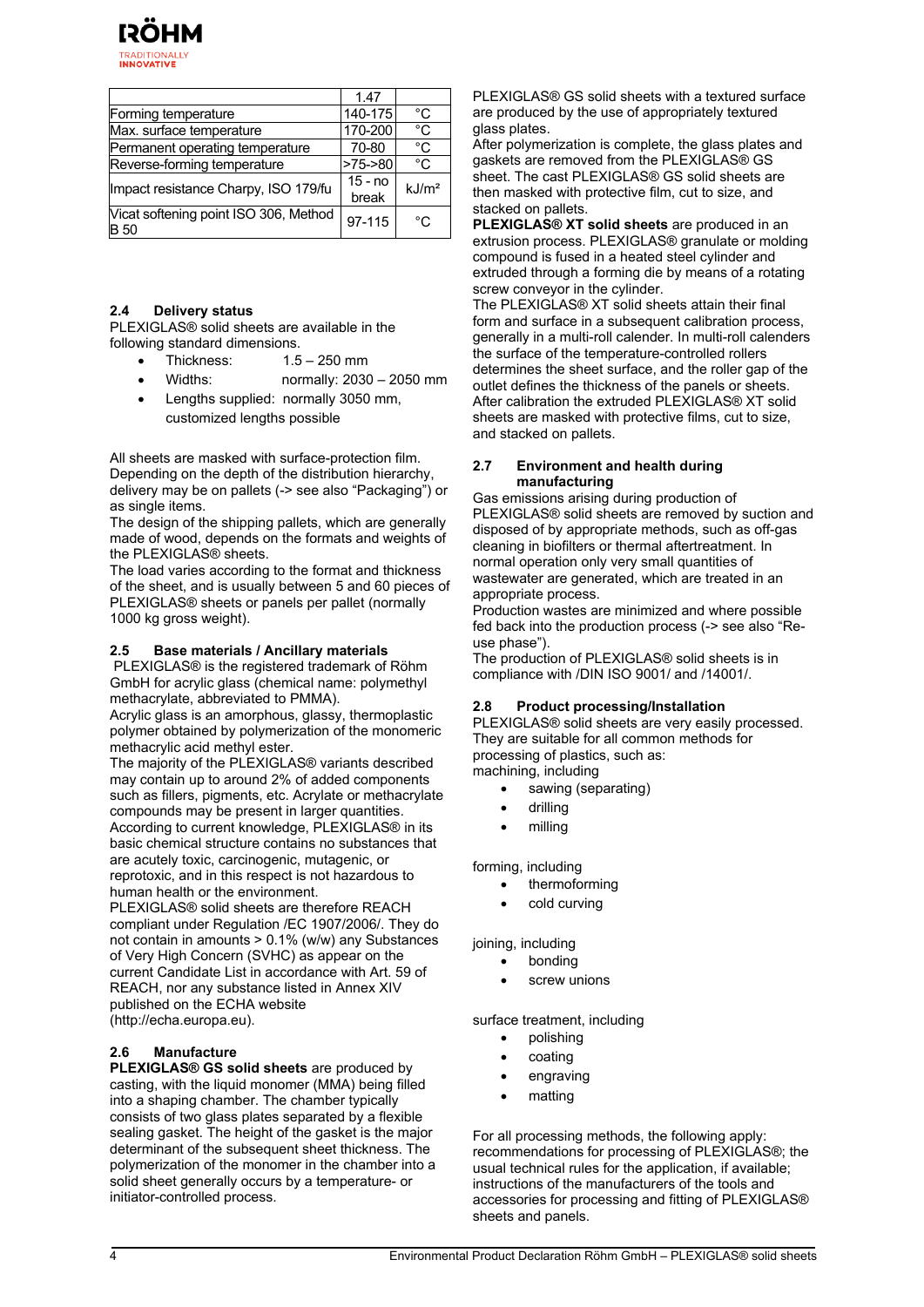

## **2.9 Packaging**

In general, PLEXIGLAS® solid sheets are provided with protective films applied on both sides. These serve mainly for protection against mechanical damage and soiling during transport and handling. Protective films often also have other properties that have proven valuable, particularly for solid sheets, in downstream processing, for example in the machining and forming of PLEXIGLAS®.

The type, thickness, and adhesion of the films are selected in accordance with commonly known market requirements. Care is always taken here to use the protective film that allows the widest processing latitude.

Protective films on PLEXIGLAS® are usually made of polyethylene (PE-LD) unless the product description explicitly states otherwise. As such, they are recyclable without any problem (-> see also "Disposal"). PLEXIGLAS® solid sheets are supplied on shipping

pallets (-> see also "Packaging").

After leaving the production facility the PLEXIGLAS® solid sheets are order picked by dealers or fabricators. Customers can return our shipping pallets through a retrieval system established at Röhm GmbH.

#### **2.10 Condition of use**

PLEXIGLAS® solid sheets are highly scratch-resistant and are easily machined with the usual tools. Due to their chemical structure they have good resistance to dilute acids and alkalis.

The light transmittance of the clear, colorless form is higher than for mineral glass.

They are also extraordinarily UV stable and resistant to weathering and aging. The UV-protection coatings that are necessary in many plastics are therefore not needed for PLEXIGLAS® sheets or panels, for example in long-term exterior applications.

#### **2.11 Environment and health during use**

Depending on the application, very high environmental and health requirements are sometimes be placed on plastics sheets and panels.

PLEXIGLAS® solid sheets satisfy such requirements. They are produced in such a way as to contain no plasticizers, heavy metal salts, or halogens, and in particular no chlorine. In their basic chemical structure, moreover, they have no nitrogen linkages, nor what are known as aromatic constituents. Additives are required only in very small amounts, if at all. According to current knowledge PLEXIGLAS®, on the basis of its chemical structure, normally releases no toxic, carcinogenic, mutagenic, or reprotoxic substances, or other substances with similar undesired effects, in relevant quantities, even above the softening temperature (in the region of 100 degrees Celsius). PLEXIGLAS® sheets do not emit ingredients to air, water, or soil.

#### **2.12 Reference service life**

The useful life of PLEXIGLAS® solid sheets is determined by the particular application. It varies between, for example, a few days for applications in trade-show booths to several decades for applications in the construction industry with a longer period of use.

In the view of Röhm GmbH, useful lives of up to 30 years or more are possible for outdoor applications such as noise barriers and industrial or residential roofing.

Röhm GmbH offers warranties of up to 30 years thanks to significant product properties such as light transmittance and the absence of yellowing. PLEXIGLAS® building products can remain in use over very long periods; this avoids the remanufacturing of a product, thus conserving resources.

The "circular economy" describes how products can contribute significantly to reducing environmental load if, in addition to good recyclability (-> see also "Re-use phase"), they also remain in use for as long as possible.

In this respect PLEXIGLAS® solid sheets can make a significant contribution to the circular economy.

#### **2.13 Extraordinary effects**

#### **Fire**

PLEXIGLAS® burns almost smoke-free, in accordance with /DIN 4102/, so that visibility restriction due to smoke and fumes can be minimized. Combustion gases of PLEXIGLAS® are not acutely toxic as defined in /DIN 53436/ and are safe by the definition in this standard. This can reduce the risk of poisoning by combustion gases. The combustion gases of PLEXIGLAS® are not corrosive as defined in /DIN VDE 0482-267/. PLEXIGLAS® is easy to extinguish; in general, water suffices as the extinguishing agent. PLEXIGLAS® luminous surfaces in the roof may fuse in a fire and serve as heat and smoke vents. The fire behavior of PLEXIGLAS® solid sheets is classified under European Building Material Class E in /DIN EN 13501/.

According to /DIN EN 13501/, there is no supplementary classification of dripping behavior and smoke-gas generation for Class E building materials:

- Building material class: E
- Flaming droplets: no data
- Smoke-gas generation: no data

In Germany, they satisfy the requirements of building material class B2: normal flammability, without burning droplets.

In addition to the building material classes and fire classes, PLEXIGLAS® solid sheets satisfy fire requirements for specific applications, for example

- Resistance to brushwood fire /DIN 1794/, /ZTV-LSW 06/, Road traffic noise reducing devices
- PLEXIGLAS® GS solid sheets used for aircraft glazing comply with the requirements of the /Federal Aviation Regulation (FAR) 25.853 (a) (1) (iV) (corresponding to JAR, Part 25, paragraph 25.853 (b-2) and AITM 2003)/

#### **Water**

Due to the chemical composition of PLEXIGLAS® it does not react with water. PLEXIGLAS® solid sheets are therefore suitable for

applications in contact with water, such as

glazing for large aquariums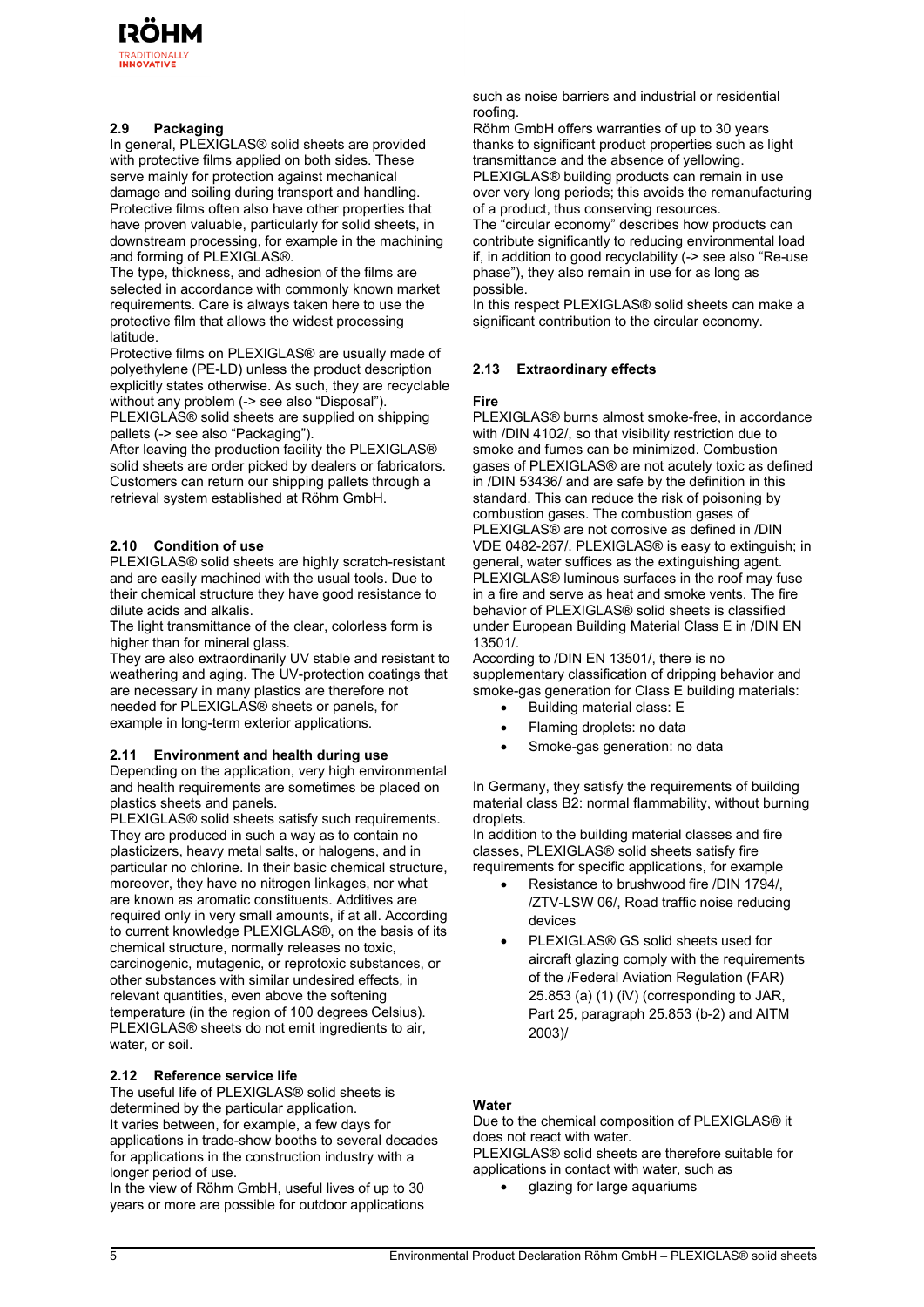

 viewing windows for underwater vehicles and similar

#### **Mechanical destruction**

Due to their chemical structure, PLEXIGLAS® solid sheets are resistant to the usual mechanical influences in installation and during use.

PLEXIGLAS® Resist solid sheets have significantly higher hardness thanks to their specially modified impact resistance.

Applications with particularly demanding requirements on mechanical strength include, for example,

- transparent noise barriers (with or without splinter binding)
- (cockpit) glazing for aircraft, helicopters, etc.

#### **2.14 Re-use phase**

Due to their properties, PLEXIGLAS® solid sheets are products that are used for high-quality durable consumer goods. Their resistance to aging and weathering ensure that, even after many years of use, PLEXIGLAS® solid sheets are still fully functional and need not be prematurely replaced or exchanged. At the end of their life cycle, PLEXIGLAS® sheets, cleanly separated, can be conveyed at various recycling stages to a thermal recycling facility for energy recovery, or alternatively to physical or chemical recycling.

# **Recycling stages**

# Primary recycling

This describes the recycling loop of, e.g.,

PLEXIGLAS® scrap as long as the products have not yet left the production facility. Röhm GmbH has for many years been feeding all scrap generated in this way immediately into a recycling loop (physical recycling, see below); this means that PLEXIGLAS® XT solid sheets are ground, re-granulated, and re-used in specialty products.

PLEXIGLAS® GS solid sheets can be fed to chemical recycling (see below).

#### Secondary recycling

All PLEXIGLAS® scrap generated during processing by customers is integrated again into an appropriate loop.

#### Tertiary recycling

This describes the recycling of PLEXIGLAS® parts at the end of their life cycle.

The clean separation of PLEXIGLAS® solid sheet sections from other materials is crucially important in all recycling processes and stages.

#### **Thermal recovery**

Assuming suitable combustion conditions, this yields almost exclusively water (H2O) and carbon dioxide (CO2), and therefore no air-polluting emissions or toxic combustion gas products.

#### **Physical recycling**

After clean separation, extruded PLEXIGLAS® sheets can be collected, ground, regranulated, and re-fed into the extrusion process. This reprocessing of

# **3. LCA: Calculation rules**

PLEXIGLAS® hardly impacts any of the original properties; the products from the re-processing are therefore of the same high quality as those from virgin material.

#### **Chemical recycling**

PLEXIGLAS® can be reconverted into its original building block, monomeric methyl methacrylate, in a chemical process (cracking, or chemical depolymerization).

This monomer is then once again the starting material for new acrylic or is applied in other methacrylate applications, such as methacrylate dispersions. In our view, the chemical recycling of PLEXIGLAS® corresponds most closely to a cradle-to-cradle approach.

#### **2.15 Disposal**

If the scrap generated from PLEXIGLAS® XT solid sheet in a processing facility is clean and is collected so as to be reliably separated from PLEXIGLAS® GS solid sheets and other plastics, Röhm GmbH can directly recycle this material.

For secondary and tertiary recycling (-> see also "Reuse phase") Röhm GmbH has also entered into an agreement with specialist waste-disposal firms to connect customers' plants to a controlled recycling loop for PLEXIGLAS®.

Recycling through such a recyclable materials firm is tantamount to an already functioning return system. PLEXIGLAS® GS and XT solid sheets are not considered to be special waste.

In addition to recycling them through interregional disposal companies, they can therefore also be disposed of as domestic waste.

Labeling of PLEXIGLAS® as in /DIN 54840/ and /DIN 7728/ serves for identification and material classification.

A label of this kind must contain, in addition to the "recycling triangle", information on the product class (PMMA).

Labeling may be by stamping, permanent sticker, or printing.

For PLEXIGLAS® GS and XT solid sheets, environmental labels relating to both the PLEXIGLAS® sheets (07 PMMA) and the masking film (04 PE-LD) are printed repeatedly on the masking films.

Masking films should also be separated cleanly before collection as far as possible. If recycling of the films is not possible, these may be used in a household waste incineration facility for energy recovery or deposited in a household waste collection facility, without damage to the environment.

#### **2.16 Further information**

EC safety data sheets are available for all PLEXIGLAS® sheets and panels through the sales and distribution units of the Acrylic Products Business Line of Röhm GmbH.

Further information on PLEXIGLAS® solid sheets and applications is available at:

www.plexiglas.net www.world-of-plexiglas.com

www.plexiglas-shop.com

#### **3.1 Declared Unit**

For the present investigation, the production of 1 kg of PLEXIGLAS® solid sheet is considered for cast as well as extruded sheets. The mean, weighted by worldwide

production sites and amounts for the reference year 2016, was determined.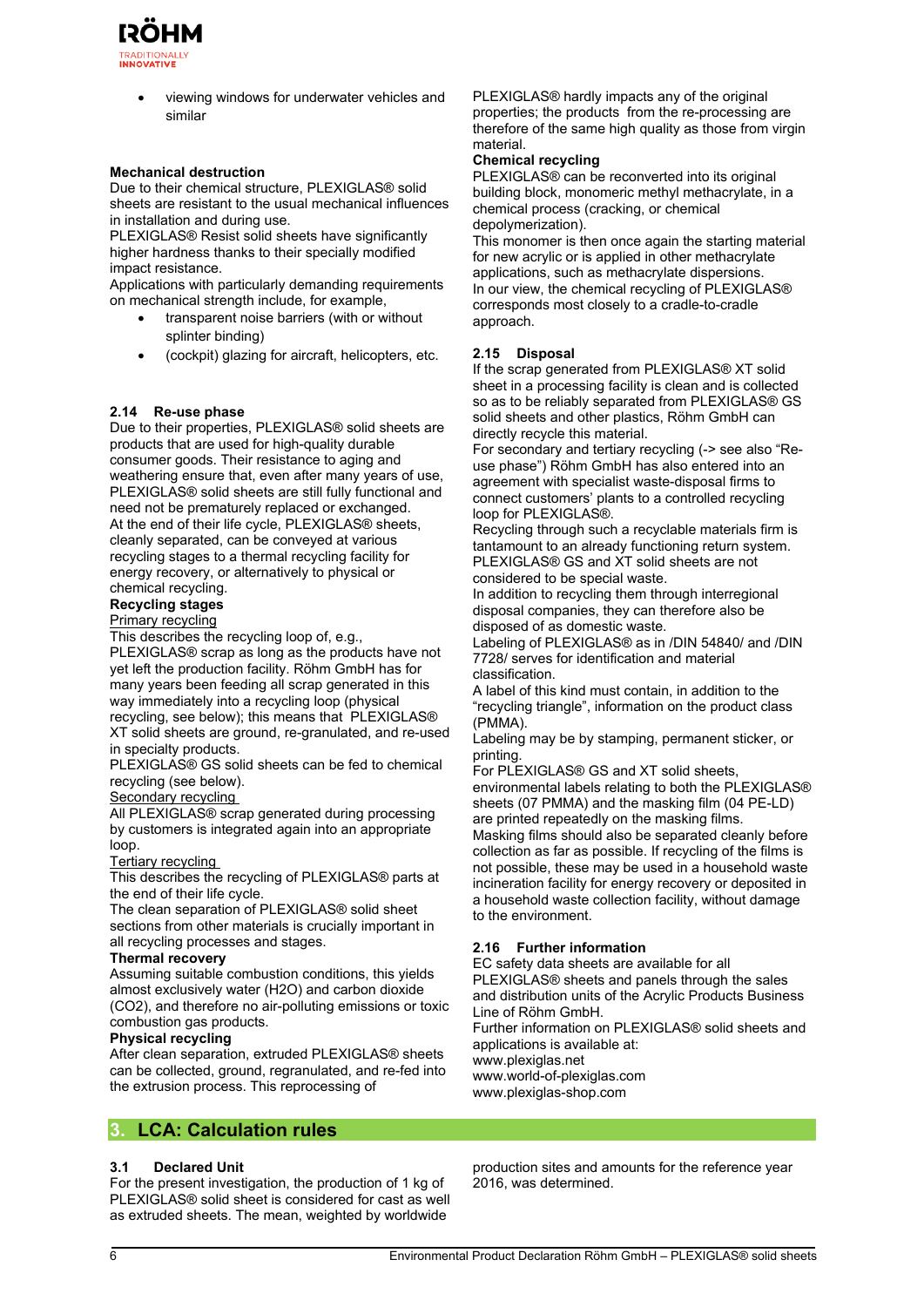

#### **Declared Unit**

| <b>Name</b>   | Value | Unit            |
|---------------|-------|-----------------|
| Gross density | 1190  | $\text{ka/m}^3$ |
| Declared unit |       | kg              |

#### **3.2 System boundary**

This is an EPD of the *cradle to gate* type. Modules A1, A2, and A3 were considered for calculation of the life cycle assessment:

- Module A1: Provision of the precursors
- Module A2: Transport of the precursors to the site
- Module A3: Production including packaging, provision of energy, and production processes

The raw materials are considered with the inclusion of elementary flows. The construction of production facilities and the infrastructure necessary for transport are not taken into account. Similarly, the developmental expenses for the product, and input and output streams for administration, were not considered. For input of production data, real plant data, e.g. from the central accounting system, were used.

#### **3.3 Estimates and assumptions**

Assumptions about uncontrolled emissions during production were not available and are not considered. Truck and ship transportation are assumed for the transport of crude products and intermediates. The calculations are based on the corresponding data sets of the life cycle assessment software /GaBi 7 database/ from *thinkstep*. For unknown transport distances for auxiliary and residual materials, 50 km was assumed.

# **3.4 Cut-off criteria**

Some of the auxiliary materials recorded in the production of the methyl methacrylate (MMA)

precursor were neglected for the modeling due to the very small quantities used (totally  $\leq 0.5$  % by weight).

# **3.5 Background data**

Data from the GaBi 7 database from the company *thinkstep* were used as background data /GaBi 7/.

#### **3.6 Data quality**

The raw-material data and quantities of products and by-products come from the SAP system of Röhm GmbH sites and are therefore of high accuracy. However, raw material utilization in actual operation may vary due to load fluctuations. Some uncertainties arise from, e.g., data availability for externally procured raw materials. The values used here can, however, be considered reliable as averages over time. The data are from the reference year 2016. For the background data, region-specific data from the database of the company *thinkstep* (GaBi 7, SP33, 2017) were used. For the cut-off criteria for the background data, see the documentation for the databases /GaBi 7/.

# **3.7 Period under review**

The production data refer essentially to the reference year 2016 and take optional relocation of products into account. The background data were updated to reflect the latest status at the time of modeling /GaBi 7/.

#### **3.8 Allocation**

No coproducts are generated in the production of PLEXIGAS® solid sheets, so no allocation is necessary.

#### **3.9 Comparability**

.

Basically, a comparison or an evaluation of EPD data is only possible if all the data sets to be compared were created according to /EN 15804/ and the building context, respectively the product-specific characteristics of performance, are taken into account.

# **4. LCA: Scenarios and additional technical information**

The areas of use and applications of PLEXIGLAS® GS and XT solid sheets are highly diverse ( -> see also "Application"); for this reason no standard scenarios can be specified here.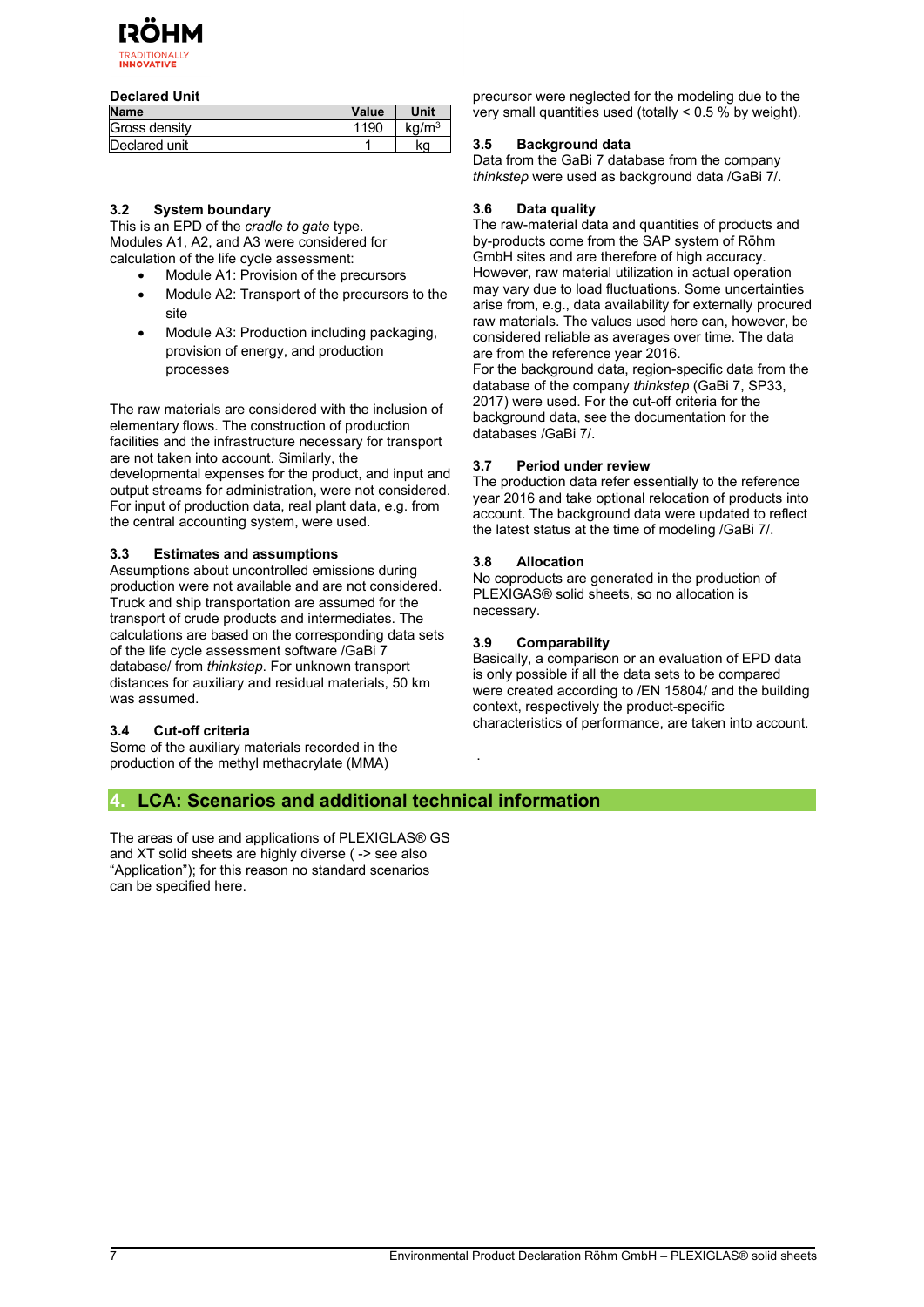

# **5. LCA: Results**

| <b>BENEFITS AND</b><br><b>CONSTRUCTI</b><br><b>LOADS</b><br>ON PROCESS<br><b>BEYOND THE</b><br>PRODUCT STAGE<br><b>USE STAGE</b><br>END OF LIFE STAGE<br><b>SYSTEM</b><br><b>STAGE</b><br><b>BOUNDARIES</b><br>Transport from the<br>Operational energy<br>Waste processing<br>Operational water<br>De-construction<br>gate to the site<br>Refurbishment<br>Manufacturing<br>Replacement<br>Maintenance<br>Raw material<br>demolition<br>Transport<br>Transport<br>Assembly<br>Recovery-<br>Recycling<br>Disposal<br>potential<br>Reuse-<br><b>Alddns</b><br>Repair<br>Jse<br>use<br>use<br>C <sub>3</sub><br>C <sub>2</sub><br>A2<br>A <sub>3</sub><br>A4<br>A5<br><b>B1</b><br><b>B2</b><br>B <sub>3</sub><br><b>B4</b><br><b>B5</b><br><b>B6</b><br><b>B7</b><br>C <sub>1</sub><br>C <sub>4</sub><br>D<br>A1<br><b>MNR</b><br><b>MNR</b><br><b>MND</b><br><b>MND</b><br>X<br>X<br><b>MND</b><br><b>MND</b><br><b>MND</b><br><b>MND</b><br><b>MNR</b><br><b>MND</b><br><b>MND</b><br><b>MND</b><br>X<br><b>MND</b><br><b>MND</b><br>RESULTS OF THE LCA - ENVIRONMENTAL IMPACT: 1 kg PLEXIGLAS® solid sheets<br><b>Unit</b><br>A1-A3<br>Parameter<br>4.28<br>Global warming potential<br>[kg CO <sub>2</sub> -Eq.]<br>[kg CFC11-Eq.]<br>1.13E-10<br>Depletion potential of the stratospheric ozone layer<br>Acidification potential of land and water<br>[kg $SO_2$ -Eq.]<br>7.83E-3<br>Eutrophication potential<br>$[kg (PO4)3-Eq.]$<br>7.57E-4<br>Formation potential of tropospheric ozone photochemical oxidants<br>[kg ethene-Eq.]<br>9.76E-4<br>Abiotic depletion potential for non-fossil resources<br>[kg Sb-Eq.]<br>1.28E-6<br>Abiotic depletion potential for fossil resources<br>[MJ]<br>102.19<br>RESULTS OF THE LCA - RESOURCE USE: 1 kg PLEXIGLAS® solid sheets<br><b>Unit</b><br>$A1-A3$<br>Parameter<br><b>MJI</b><br>5.00<br>Renewable primary energy as energy carrier<br>Renewable primary energy resources as material utilization<br><b>IND</b><br>[MJ]<br>5.00<br>Total use of renewable primary energy resources<br>[MJ]<br>Non-renewable primary energy as energy carrier<br>[MJ]<br>103.40<br>Non-renewable primary energy as material utilization<br>[MJ]<br><b>IND</b><br>Total use of non-renewable primary energy resources<br>103.40<br>[MJ]<br>Use of secondary material<br><b>IND</b><br>[kg]<br>Use of renewable secondary fuels<br><b>IND</b><br>[MJ]<br>Use of non-renewable secondary fuels<br>[MJ]<br><b>IND</b><br>28.77<br>Use of net fresh water<br>$\lceil m^3 \rceil$<br><b>RESULTS OF THE LCA - OUTPUT FLOWS AND WASTE CATEGORIES:</b><br>kg PLEXIGLAS® solid sheets<br><b>Unit</b><br>$A1-A3$<br>Parameter<br>1.74E-4<br>Hazardous waste disposed<br>[kg]<br>Non-hazardous waste disposed<br>0.01<br>[k]<br>5.08E-4<br>Radioactive waste disposed<br>[kg]<br>Components for re-use<br><b>IND</b><br>[kg]<br>Materials for recycling<br><b>IND</b><br>[kg]<br>Materials for energy recovery<br>[kg]<br><b>IND</b> | <b>DESCRIPTION OF THE SYSTEM BOUNDARY (X = INCLUDED IN LCA; MND = MODULE NOT DECLARED)</b> |                    |  |  |  |  |  |  |  |  |  |
|---------------------------------------------------------------------------------------------------------------------------------------------------------------------------------------------------------------------------------------------------------------------------------------------------------------------------------------------------------------------------------------------------------------------------------------------------------------------------------------------------------------------------------------------------------------------------------------------------------------------------------------------------------------------------------------------------------------------------------------------------------------------------------------------------------------------------------------------------------------------------------------------------------------------------------------------------------------------------------------------------------------------------------------------------------------------------------------------------------------------------------------------------------------------------------------------------------------------------------------------------------------------------------------------------------------------------------------------------------------------------------------------------------------------------------------------------------------------------------------------------------------------------------------------------------------------------------------------------------------------------------------------------------------------------------------------------------------------------------------------------------------------------------------------------------------------------------------------------------------------------------------------------------------------------------------------------------------------------------------------------------------------------------------------------------------------------------------------------------------------------------------------------------------------------------------------------------------------------------------------------------------------------------------------------------------------------------------------------------------------------------------------------------------------------------------------------------------------------------------------------------------------------------------------------------------------------------------------------------------------------------------------------------------------------------------------------------------------------------------------------------------------------------------------------------------------------------------------------------------------------------------------------------------------------------------------------------------|--------------------------------------------------------------------------------------------|--------------------|--|--|--|--|--|--|--|--|--|
|                                                                                                                                                                                                                                                                                                                                                                                                                                                                                                                                                                                                                                                                                                                                                                                                                                                                                                                                                                                                                                                                                                                                                                                                                                                                                                                                                                                                                                                                                                                                                                                                                                                                                                                                                                                                                                                                                                                                                                                                                                                                                                                                                                                                                                                                                                                                                                                                                                                                                                                                                                                                                                                                                                                                                                                                                                                                                                                                                               |                                                                                            |                    |  |  |  |  |  |  |  |  |  |
|                                                                                                                                                                                                                                                                                                                                                                                                                                                                                                                                                                                                                                                                                                                                                                                                                                                                                                                                                                                                                                                                                                                                                                                                                                                                                                                                                                                                                                                                                                                                                                                                                                                                                                                                                                                                                                                                                                                                                                                                                                                                                                                                                                                                                                                                                                                                                                                                                                                                                                                                                                                                                                                                                                                                                                                                                                                                                                                                                               |                                                                                            |                    |  |  |  |  |  |  |  |  |  |
|                                                                                                                                                                                                                                                                                                                                                                                                                                                                                                                                                                                                                                                                                                                                                                                                                                                                                                                                                                                                                                                                                                                                                                                                                                                                                                                                                                                                                                                                                                                                                                                                                                                                                                                                                                                                                                                                                                                                                                                                                                                                                                                                                                                                                                                                                                                                                                                                                                                                                                                                                                                                                                                                                                                                                                                                                                                                                                                                                               |                                                                                            |                    |  |  |  |  |  |  |  |  |  |
|                                                                                                                                                                                                                                                                                                                                                                                                                                                                                                                                                                                                                                                                                                                                                                                                                                                                                                                                                                                                                                                                                                                                                                                                                                                                                                                                                                                                                                                                                                                                                                                                                                                                                                                                                                                                                                                                                                                                                                                                                                                                                                                                                                                                                                                                                                                                                                                                                                                                                                                                                                                                                                                                                                                                                                                                                                                                                                                                                               |                                                                                            |                    |  |  |  |  |  |  |  |  |  |
|                                                                                                                                                                                                                                                                                                                                                                                                                                                                                                                                                                                                                                                                                                                                                                                                                                                                                                                                                                                                                                                                                                                                                                                                                                                                                                                                                                                                                                                                                                                                                                                                                                                                                                                                                                                                                                                                                                                                                                                                                                                                                                                                                                                                                                                                                                                                                                                                                                                                                                                                                                                                                                                                                                                                                                                                                                                                                                                                                               |                                                                                            |                    |  |  |  |  |  |  |  |  |  |
|                                                                                                                                                                                                                                                                                                                                                                                                                                                                                                                                                                                                                                                                                                                                                                                                                                                                                                                                                                                                                                                                                                                                                                                                                                                                                                                                                                                                                                                                                                                                                                                                                                                                                                                                                                                                                                                                                                                                                                                                                                                                                                                                                                                                                                                                                                                                                                                                                                                                                                                                                                                                                                                                                                                                                                                                                                                                                                                                                               |                                                                                            |                    |  |  |  |  |  |  |  |  |  |
|                                                                                                                                                                                                                                                                                                                                                                                                                                                                                                                                                                                                                                                                                                                                                                                                                                                                                                                                                                                                                                                                                                                                                                                                                                                                                                                                                                                                                                                                                                                                                                                                                                                                                                                                                                                                                                                                                                                                                                                                                                                                                                                                                                                                                                                                                                                                                                                                                                                                                                                                                                                                                                                                                                                                                                                                                                                                                                                                                               |                                                                                            |                    |  |  |  |  |  |  |  |  |  |
|                                                                                                                                                                                                                                                                                                                                                                                                                                                                                                                                                                                                                                                                                                                                                                                                                                                                                                                                                                                                                                                                                                                                                                                                                                                                                                                                                                                                                                                                                                                                                                                                                                                                                                                                                                                                                                                                                                                                                                                                                                                                                                                                                                                                                                                                                                                                                                                                                                                                                                                                                                                                                                                                                                                                                                                                                                                                                                                                                               |                                                                                            |                    |  |  |  |  |  |  |  |  |  |
|                                                                                                                                                                                                                                                                                                                                                                                                                                                                                                                                                                                                                                                                                                                                                                                                                                                                                                                                                                                                                                                                                                                                                                                                                                                                                                                                                                                                                                                                                                                                                                                                                                                                                                                                                                                                                                                                                                                                                                                                                                                                                                                                                                                                                                                                                                                                                                                                                                                                                                                                                                                                                                                                                                                                                                                                                                                                                                                                                               |                                                                                            |                    |  |  |  |  |  |  |  |  |  |
|                                                                                                                                                                                                                                                                                                                                                                                                                                                                                                                                                                                                                                                                                                                                                                                                                                                                                                                                                                                                                                                                                                                                                                                                                                                                                                                                                                                                                                                                                                                                                                                                                                                                                                                                                                                                                                                                                                                                                                                                                                                                                                                                                                                                                                                                                                                                                                                                                                                                                                                                                                                                                                                                                                                                                                                                                                                                                                                                                               |                                                                                            |                    |  |  |  |  |  |  |  |  |  |
|                                                                                                                                                                                                                                                                                                                                                                                                                                                                                                                                                                                                                                                                                                                                                                                                                                                                                                                                                                                                                                                                                                                                                                                                                                                                                                                                                                                                                                                                                                                                                                                                                                                                                                                                                                                                                                                                                                                                                                                                                                                                                                                                                                                                                                                                                                                                                                                                                                                                                                                                                                                                                                                                                                                                                                                                                                                                                                                                                               |                                                                                            |                    |  |  |  |  |  |  |  |  |  |
|                                                                                                                                                                                                                                                                                                                                                                                                                                                                                                                                                                                                                                                                                                                                                                                                                                                                                                                                                                                                                                                                                                                                                                                                                                                                                                                                                                                                                                                                                                                                                                                                                                                                                                                                                                                                                                                                                                                                                                                                                                                                                                                                                                                                                                                                                                                                                                                                                                                                                                                                                                                                                                                                                                                                                                                                                                                                                                                                                               |                                                                                            |                    |  |  |  |  |  |  |  |  |  |
|                                                                                                                                                                                                                                                                                                                                                                                                                                                                                                                                                                                                                                                                                                                                                                                                                                                                                                                                                                                                                                                                                                                                                                                                                                                                                                                                                                                                                                                                                                                                                                                                                                                                                                                                                                                                                                                                                                                                                                                                                                                                                                                                                                                                                                                                                                                                                                                                                                                                                                                                                                                                                                                                                                                                                                                                                                                                                                                                                               |                                                                                            |                    |  |  |  |  |  |  |  |  |  |
|                                                                                                                                                                                                                                                                                                                                                                                                                                                                                                                                                                                                                                                                                                                                                                                                                                                                                                                                                                                                                                                                                                                                                                                                                                                                                                                                                                                                                                                                                                                                                                                                                                                                                                                                                                                                                                                                                                                                                                                                                                                                                                                                                                                                                                                                                                                                                                                                                                                                                                                                                                                                                                                                                                                                                                                                                                                                                                                                                               |                                                                                            |                    |  |  |  |  |  |  |  |  |  |
|                                                                                                                                                                                                                                                                                                                                                                                                                                                                                                                                                                                                                                                                                                                                                                                                                                                                                                                                                                                                                                                                                                                                                                                                                                                                                                                                                                                                                                                                                                                                                                                                                                                                                                                                                                                                                                                                                                                                                                                                                                                                                                                                                                                                                                                                                                                                                                                                                                                                                                                                                                                                                                                                                                                                                                                                                                                                                                                                                               |                                                                                            |                    |  |  |  |  |  |  |  |  |  |
|                                                                                                                                                                                                                                                                                                                                                                                                                                                                                                                                                                                                                                                                                                                                                                                                                                                                                                                                                                                                                                                                                                                                                                                                                                                                                                                                                                                                                                                                                                                                                                                                                                                                                                                                                                                                                                                                                                                                                                                                                                                                                                                                                                                                                                                                                                                                                                                                                                                                                                                                                                                                                                                                                                                                                                                                                                                                                                                                                               |                                                                                            |                    |  |  |  |  |  |  |  |  |  |
|                                                                                                                                                                                                                                                                                                                                                                                                                                                                                                                                                                                                                                                                                                                                                                                                                                                                                                                                                                                                                                                                                                                                                                                                                                                                                                                                                                                                                                                                                                                                                                                                                                                                                                                                                                                                                                                                                                                                                                                                                                                                                                                                                                                                                                                                                                                                                                                                                                                                                                                                                                                                                                                                                                                                                                                                                                                                                                                                                               |                                                                                            |                    |  |  |  |  |  |  |  |  |  |
|                                                                                                                                                                                                                                                                                                                                                                                                                                                                                                                                                                                                                                                                                                                                                                                                                                                                                                                                                                                                                                                                                                                                                                                                                                                                                                                                                                                                                                                                                                                                                                                                                                                                                                                                                                                                                                                                                                                                                                                                                                                                                                                                                                                                                                                                                                                                                                                                                                                                                                                                                                                                                                                                                                                                                                                                                                                                                                                                                               |                                                                                            |                    |  |  |  |  |  |  |  |  |  |
|                                                                                                                                                                                                                                                                                                                                                                                                                                                                                                                                                                                                                                                                                                                                                                                                                                                                                                                                                                                                                                                                                                                                                                                                                                                                                                                                                                                                                                                                                                                                                                                                                                                                                                                                                                                                                                                                                                                                                                                                                                                                                                                                                                                                                                                                                                                                                                                                                                                                                                                                                                                                                                                                                                                                                                                                                                                                                                                                                               |                                                                                            |                    |  |  |  |  |  |  |  |  |  |
|                                                                                                                                                                                                                                                                                                                                                                                                                                                                                                                                                                                                                                                                                                                                                                                                                                                                                                                                                                                                                                                                                                                                                                                                                                                                                                                                                                                                                                                                                                                                                                                                                                                                                                                                                                                                                                                                                                                                                                                                                                                                                                                                                                                                                                                                                                                                                                                                                                                                                                                                                                                                                                                                                                                                                                                                                                                                                                                                                               |                                                                                            |                    |  |  |  |  |  |  |  |  |  |
|                                                                                                                                                                                                                                                                                                                                                                                                                                                                                                                                                                                                                                                                                                                                                                                                                                                                                                                                                                                                                                                                                                                                                                                                                                                                                                                                                                                                                                                                                                                                                                                                                                                                                                                                                                                                                                                                                                                                                                                                                                                                                                                                                                                                                                                                                                                                                                                                                                                                                                                                                                                                                                                                                                                                                                                                                                                                                                                                                               |                                                                                            |                    |  |  |  |  |  |  |  |  |  |
|                                                                                                                                                                                                                                                                                                                                                                                                                                                                                                                                                                                                                                                                                                                                                                                                                                                                                                                                                                                                                                                                                                                                                                                                                                                                                                                                                                                                                                                                                                                                                                                                                                                                                                                                                                                                                                                                                                                                                                                                                                                                                                                                                                                                                                                                                                                                                                                                                                                                                                                                                                                                                                                                                                                                                                                                                                                                                                                                                               |                                                                                            |                    |  |  |  |  |  |  |  |  |  |
|                                                                                                                                                                                                                                                                                                                                                                                                                                                                                                                                                                                                                                                                                                                                                                                                                                                                                                                                                                                                                                                                                                                                                                                                                                                                                                                                                                                                                                                                                                                                                                                                                                                                                                                                                                                                                                                                                                                                                                                                                                                                                                                                                                                                                                                                                                                                                                                                                                                                                                                                                                                                                                                                                                                                                                                                                                                                                                                                                               |                                                                                            |                    |  |  |  |  |  |  |  |  |  |
|                                                                                                                                                                                                                                                                                                                                                                                                                                                                                                                                                                                                                                                                                                                                                                                                                                                                                                                                                                                                                                                                                                                                                                                                                                                                                                                                                                                                                                                                                                                                                                                                                                                                                                                                                                                                                                                                                                                                                                                                                                                                                                                                                                                                                                                                                                                                                                                                                                                                                                                                                                                                                                                                                                                                                                                                                                                                                                                                                               |                                                                                            |                    |  |  |  |  |  |  |  |  |  |
|                                                                                                                                                                                                                                                                                                                                                                                                                                                                                                                                                                                                                                                                                                                                                                                                                                                                                                                                                                                                                                                                                                                                                                                                                                                                                                                                                                                                                                                                                                                                                                                                                                                                                                                                                                                                                                                                                                                                                                                                                                                                                                                                                                                                                                                                                                                                                                                                                                                                                                                                                                                                                                                                                                                                                                                                                                                                                                                                                               |                                                                                            |                    |  |  |  |  |  |  |  |  |  |
|                                                                                                                                                                                                                                                                                                                                                                                                                                                                                                                                                                                                                                                                                                                                                                                                                                                                                                                                                                                                                                                                                                                                                                                                                                                                                                                                                                                                                                                                                                                                                                                                                                                                                                                                                                                                                                                                                                                                                                                                                                                                                                                                                                                                                                                                                                                                                                                                                                                                                                                                                                                                                                                                                                                                                                                                                                                                                                                                                               |                                                                                            |                    |  |  |  |  |  |  |  |  |  |
|                                                                                                                                                                                                                                                                                                                                                                                                                                                                                                                                                                                                                                                                                                                                                                                                                                                                                                                                                                                                                                                                                                                                                                                                                                                                                                                                                                                                                                                                                                                                                                                                                                                                                                                                                                                                                                                                                                                                                                                                                                                                                                                                                                                                                                                                                                                                                                                                                                                                                                                                                                                                                                                                                                                                                                                                                                                                                                                                                               |                                                                                            |                    |  |  |  |  |  |  |  |  |  |
|                                                                                                                                                                                                                                                                                                                                                                                                                                                                                                                                                                                                                                                                                                                                                                                                                                                                                                                                                                                                                                                                                                                                                                                                                                                                                                                                                                                                                                                                                                                                                                                                                                                                                                                                                                                                                                                                                                                                                                                                                                                                                                                                                                                                                                                                                                                                                                                                                                                                                                                                                                                                                                                                                                                                                                                                                                                                                                                                                               |                                                                                            |                    |  |  |  |  |  |  |  |  |  |
|                                                                                                                                                                                                                                                                                                                                                                                                                                                                                                                                                                                                                                                                                                                                                                                                                                                                                                                                                                                                                                                                                                                                                                                                                                                                                                                                                                                                                                                                                                                                                                                                                                                                                                                                                                                                                                                                                                                                                                                                                                                                                                                                                                                                                                                                                                                                                                                                                                                                                                                                                                                                                                                                                                                                                                                                                                                                                                                                                               |                                                                                            |                    |  |  |  |  |  |  |  |  |  |
|                                                                                                                                                                                                                                                                                                                                                                                                                                                                                                                                                                                                                                                                                                                                                                                                                                                                                                                                                                                                                                                                                                                                                                                                                                                                                                                                                                                                                                                                                                                                                                                                                                                                                                                                                                                                                                                                                                                                                                                                                                                                                                                                                                                                                                                                                                                                                                                                                                                                                                                                                                                                                                                                                                                                                                                                                                                                                                                                                               |                                                                                            |                    |  |  |  |  |  |  |  |  |  |
|                                                                                                                                                                                                                                                                                                                                                                                                                                                                                                                                                                                                                                                                                                                                                                                                                                                                                                                                                                                                                                                                                                                                                                                                                                                                                                                                                                                                                                                                                                                                                                                                                                                                                                                                                                                                                                                                                                                                                                                                                                                                                                                                                                                                                                                                                                                                                                                                                                                                                                                                                                                                                                                                                                                                                                                                                                                                                                                                                               | Exported electrical energy                                                                 | [MJ]<br><b>IND</b> |  |  |  |  |  |  |  |  |  |
| <b>IND</b><br>Exported thermal energy<br>[MJ]                                                                                                                                                                                                                                                                                                                                                                                                                                                                                                                                                                                                                                                                                                                                                                                                                                                                                                                                                                                                                                                                                                                                                                                                                                                                                                                                                                                                                                                                                                                                                                                                                                                                                                                                                                                                                                                                                                                                                                                                                                                                                                                                                                                                                                                                                                                                                                                                                                                                                                                                                                                                                                                                                                                                                                                                                                                                                                                 |                                                                                            |                    |  |  |  |  |  |  |  |  |  |

# **6. LCA: Interpretation**

The majority of the calculated environmental impacts arise from production of the raw materials used (upstream chains/ecological rucksack) (Module A1). Transport (Module A2) and production of the packaging play a subordinate role. The *gate-to-gate* environmental impacts, which are those during production (Module A3) of PLEXIGLAS® GS and XT solid sheets from MMA and PMMA, arise mainly from energy provision.

The environmental impacts of PLEXIGLAS® GS and XT solid sheets are similar: The spread for GWP<sub>100</sub>, for

# **7. Requisite evidence**

Information on the environment and health during the production and use of PLEXIGLAS® solid sheets is

example, is about 4%. It is therefore recommended that the choice of product and the decision whether to use PLEXIGLAS® GS or XT sheets be based on functional or esthetic considerations, because the ecological impacts hardly differ.

Depending on the specific application, a further grading of the results is then possible for the customer that takes into account the period of use. The results of the present declaration can serve as a base here.

available in the Regulatory Information for PLEXIGLAS® GS and XT (see Annex).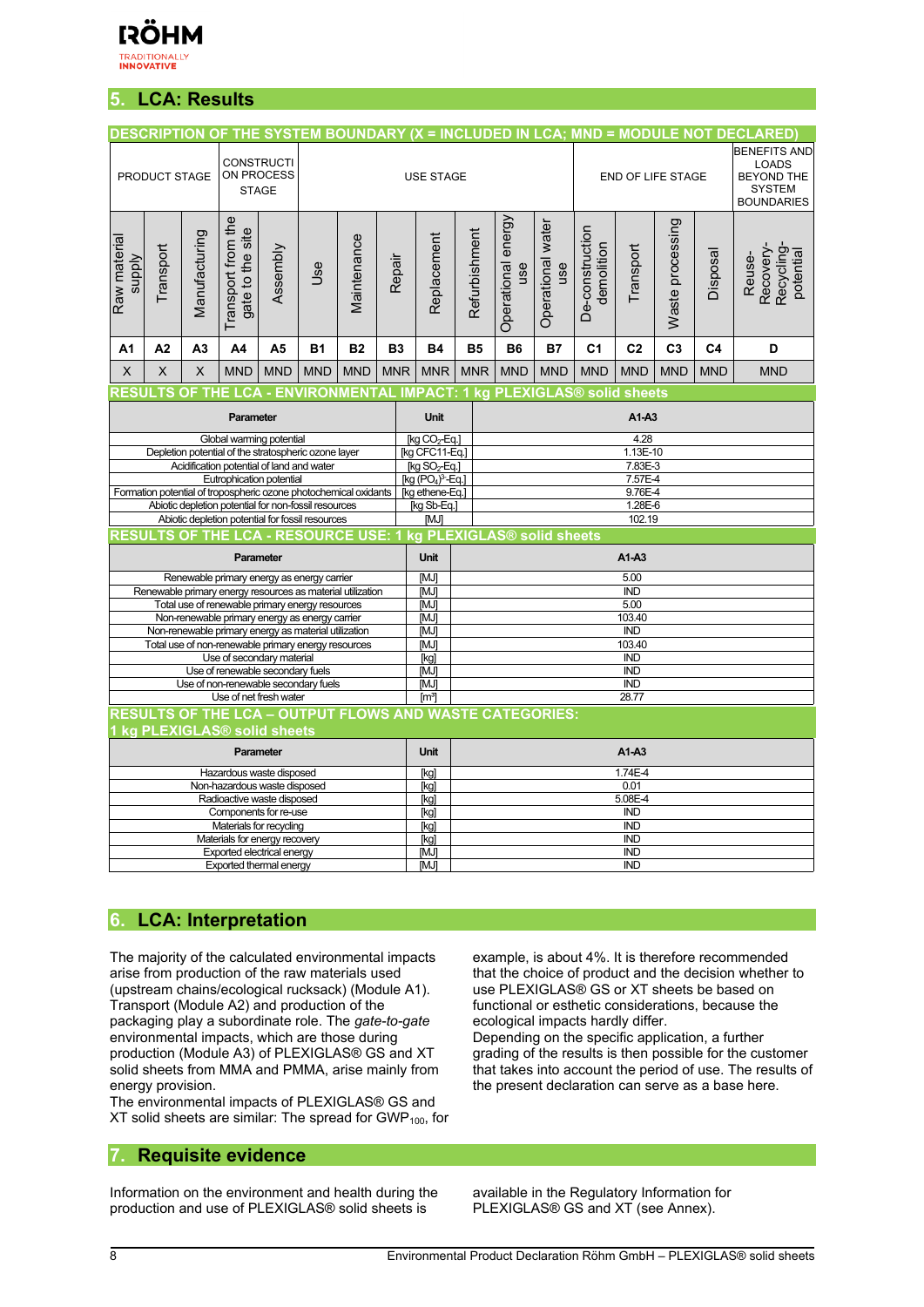# **8. References**

#### **DIN EN ISO 178**

Plastics - Determination of flexural properties (ISO 178:2010 + Amd.1:2013)

#### **DIN EN ISO 179-1**

Plastics - Determination of Charpy impact properties - Part 1: Non-instrumented impact test (ISO 179-1:2010) **DIN 5036-3**

Radiometric and photometric properties of materials; methods of measurement for photometric and spectral radiometric characteristics

#### **DIN 52612**

Testing of thermal insulating materials; determination of thermal conductivity by the guarded hot plate apparatus; conversion of the measured values for building applications

#### **DIN EN ISO 306**

Plastics - Thermoplastic materials - Determination of Vicat softening temperature (VST) (ISO 306:2013) **DIN EN 410**

Glass in building - Determination of luminous and solar characteristics of glazing

## **DIN 4102**

Fire behavior of building materials and elements **DIN 53436**

Generation of thermal decomposition products from materials for their analytic-toxicological testing

#### **DIN EN 13501**

Fire classification of construction products and building elements

#### **DIN EN 50267 VDE 0482-267**

Common test methods for cables under fire conditions – Tests on gases evolved during combustion of

# material from cables

**DIN EN ISO 527-1**

Plastics - Determination of tensile properties - Part 1: General principles (ISO 527-1:2012)

#### **DIN EN ISO 527-2**

Plastics - Determination of tensile properties - Part 2: Test conditions for moulding and extrusion plastics

#### (ISO 527-2:2012) **DIN EN 1794**

Road traffic noise reducing devices - Non-acoustic performance

#### **DIN EN ISO 7823-1**

Plastics - Poly(methyl methacrylate) sheets - Types, dimensions and characteristics - Part 1: Cast sheets (ISO 7823-1:2003)

#### **DIN EN ISO 7823-2**

Plastics - Poly(methyl methacrylate) sheets - Types, dimensions and characteristics - Part 2: Extruded sheets (ISO 7823-2:2003)

#### **DIN EN ISO 9001**

Quality management systems - Requirements (ISO 9001:2015) **DIN EN ISO 14001**

Environmental management systems - Requirements with guidance for use (ISO 14001:2015) **DIN EN 14021**

Environmental labels and declarations –Self-declared environmental claims (Type II environmental labelling) **DIN 14040, 14044**

#### International Organization for Standardization:

Standards ISO 14040 ff. Environmental management - Life cycle assessment - Principles and framework

# **Federal Aviation Regulation 25.853**

Flammability Requirements for Aircraft Seat Cushions **GaBi 7**

Software and database (Systempack 33) for Life Cycle Engineering, thinkstep. 2017

### **ZTV-LSW 06**

Additional Technical Specifications and Guidelines for Building Noise Barriers along Roads

#### **PCR 2017, Part A**

*Institut Bauen und Umwelt e.V*., Königswinter (ed.): Product category rules for building-related products from the Environmental Product Declaration Program of the *Institut Bauen und Umwelt (IBU)* Part A: Calculation Rules for the Life Cycle Assessment and Requirements on the Project Report. 2017-04 **PCR 2017, Part B Boards and Panels made of Plastic**

*Institut Bauen und Umwelt e.V*., Königswinter (ed.): Product category rules for building-related products from the Environmental Product Declaration Program of the *Institut Bauen und Umwelt (IBU)* Part B: Requirements on the EPD for boards and panels made of plastic. 2017-11 (www.bau-umwelt.de)

#### **Regulation /EC 1907/2006/**

Regulation no.1907/2006 (REACH regulation) is an EU chemicals regulation. REACH stands for Registration, Evaluation, Authorisation and Restriction of Chemicals.

#### **/IBU 2016/**

IBU (2016): General Programme Instructions for the Preparation of EPDs at the Institut Bauen und Umwelt e.V., Version 1.1 Institut Bauen und Umwelt e.V., Berlin.

#### [www.ibu-epd.de](http://www.bau-umwelt.de)

#### **/ISO 14025/**

DIN EN /ISO 14025:2011-10/, Environmental labels and declarations — Type III environmental declarations — Principles and procedures

#### **/EN 15804/**

/EN 15804:2012-04+A1 2013/, Sustainability of construction works — Environmental Product Declarations — Core rules for the product category of construction products